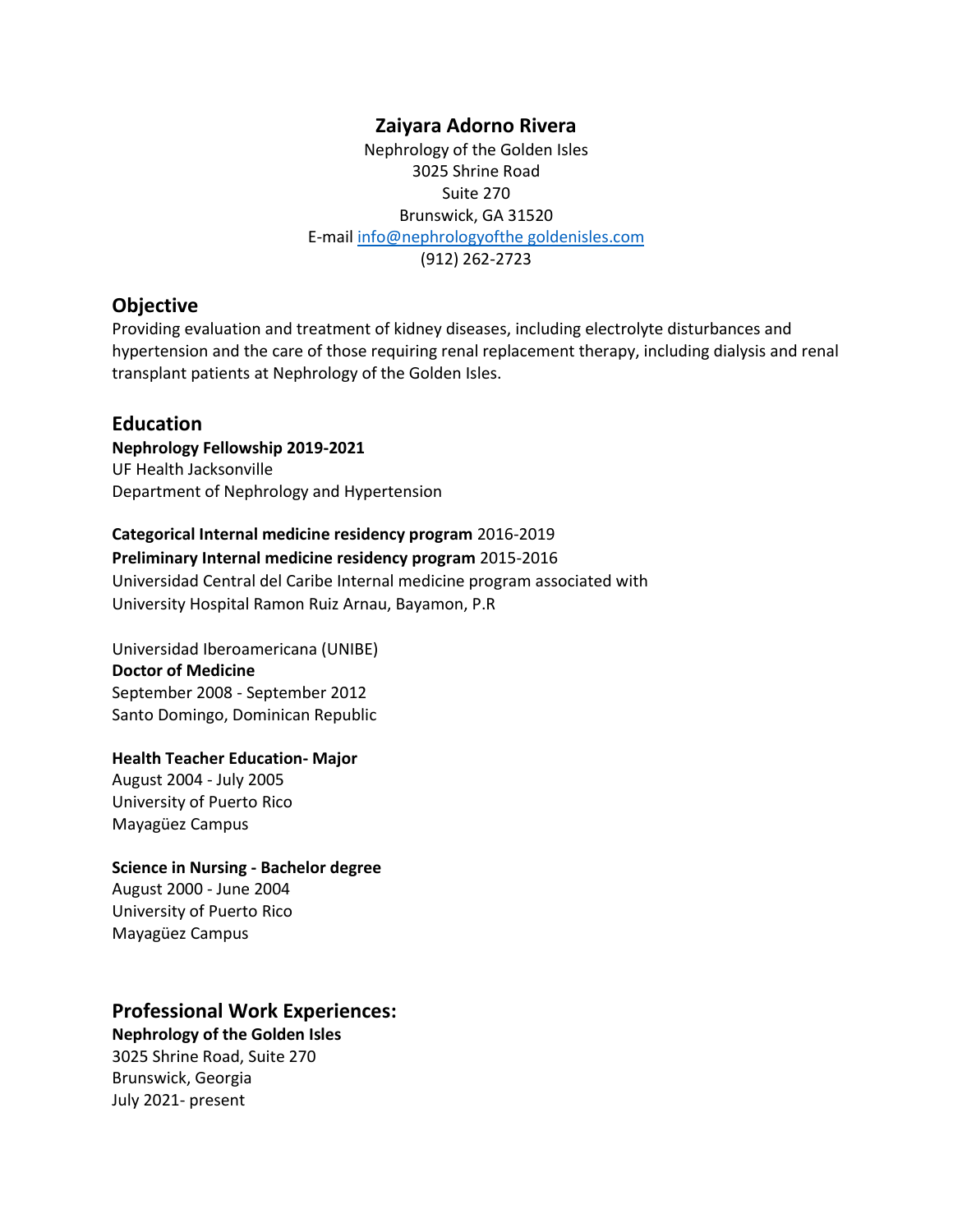#### **Role: Nephrology and Hypertension subspecialty**

#### **Pavia Heart and Lung Hospital**

Santurce, 1462 Asia Street, San Juan P.R August 2008 – 2015 Role: Staff nurse – ICU and Emergency Room July 2006 – August 2008 **Role: Critical Care Nurse- Intensive Care Unit of Pavia's Cardiac and Neurosurgery Department** 

#### **Bella Vista Hospital**

Cerro Las Mesas, Mayaguez P.R July 2004 – July 2006 **Role: Staff nurse (RN) – Ward I- general surgical and chemotherapy ward** 

#### **University of Puerto Rico**

**Mayaguez Campus - Medical Services**  January 2002- Dec 2004 **Role: Medical and laboratory record assistant** 

### **Career summary:**

- Nephrology Fellowship 2019-2021
- Categorical Internal medicine residency program 2016-2019
- Preliminary Internal medicine residency program 2015-2016
- 6 years in ICU, Emergency Room, General Ward, Recovery Room, Nursery Per Diem
- 2 years of experience in Intensive Care Cardiovascular Unit- full time
- 2 years of experience in Ward (general surgical and chemotherapy) full time
- Registered Nurse Licensure
- Worked under the supervision of expert physicians in critical care unit dealing with complex patients

## **Courses**

**Advanced Cardiac Life Support (ACLS)** July 2020-2022 **Basic Life Support (BLS)** July 2020-2022 **Chevra Kadisha - History, Origins and Evolution Gamliel Institute**. October-December 2015 **Neonatal intensive care course** June 29 - July, 1 2010 University of Puerto Rico, Medical Science Campus, Division of continuing education and professional studies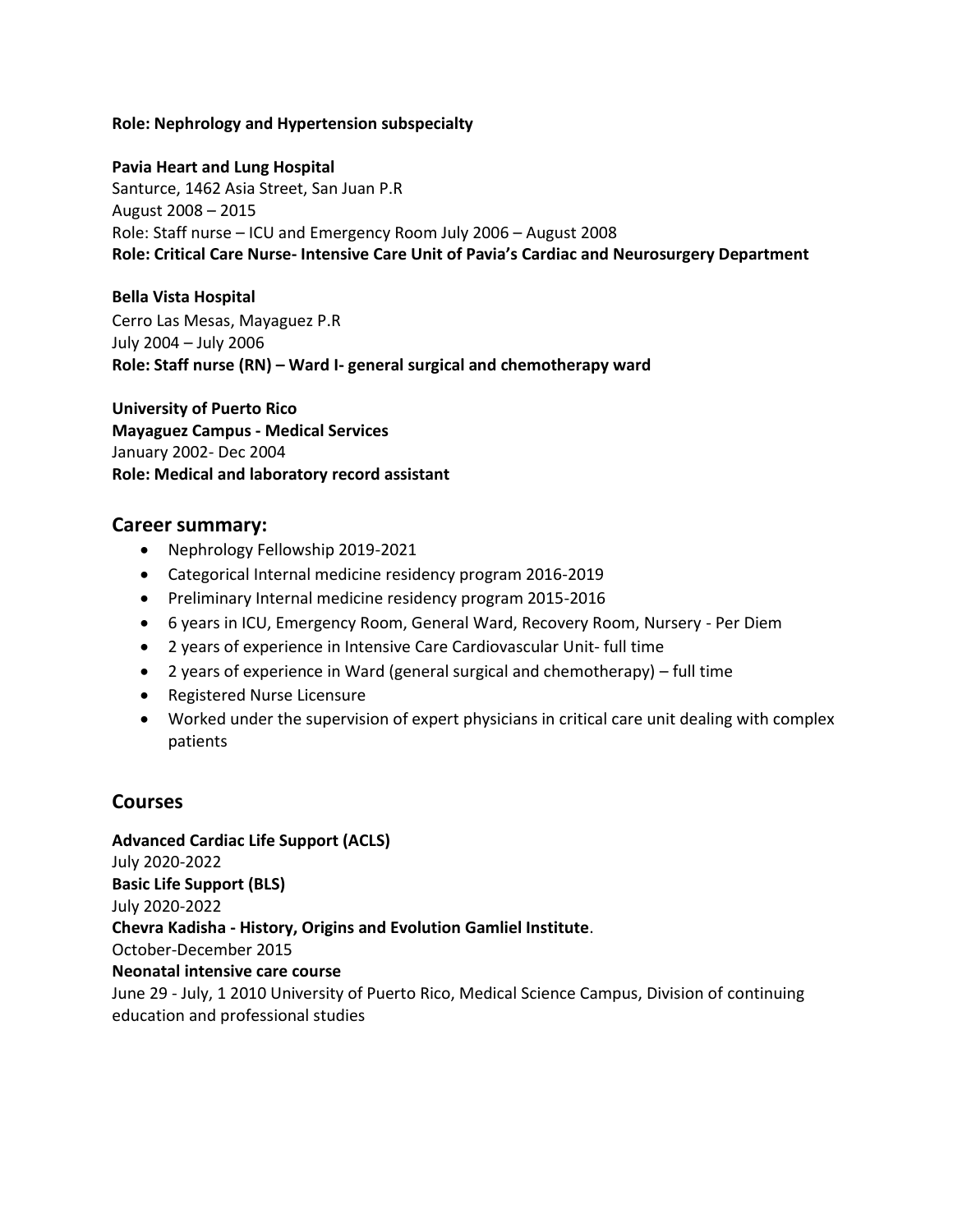**Basic measures of communicable diseases: AIDS, Hepatitis, TB in the work setting Breastfeeding Module Cardiovascular accident management Module Pain management Module**  August 2009 **Critical Care Nursing Course**  October 2005 Adventist University, Division of continuing education Mayaguez, P.R

# **Activities:**

- Eye pain during hemodialysis. A case report. Adorno, Z. MD, Hasan, I. MD Heilig, C. MD. July (2021)
- Gabapentin Toxicity in existing and developing renal failure. A case report. Adorno, Z. MD, Hasan, I. MD Heilig, C. MD. October (2020)
- Rare Finding of Large B Cell Lymphoma in a Patient with FabryDisease . A Case Report Adorno, Z., MD. Caldera, J. MD Rodriguez, A. MD, Larry Liriano, MD Ruiz J., MD. January (2017)
- Orthopedics and rehabilitation medicine conference July 22-23, 2011
- First workshop about emergency and clinic urgencies oriented to primary care -July 17, 2010
- Clinical emergency and surgical management of burn patients January 31, 2010
- First Dominican Congress about Obesity July 23, 2009

# **Strengths and abilities:**

- Knowledge of nephrology and hypertension, internal medicine, general nursing and critical nursing practices
- Ability to prioritize and develop plans accordingly
- Proficiency to educate patients and their families in compliance with the hospital rules and regulations, patient's rights, etc.
- Ability to function independently
- Managerial and organizational ability
- Multitasking ability not compromising with the quality of work
- Leader, Dynamic, Enthusiastic.
- Excellent interpersonal relationships.
- Ability to work with a lot of pressure and in group teams.
- Bilingual

# **Professional membership**:

American Society of Nephrology- ASNID: 602586 2019-present